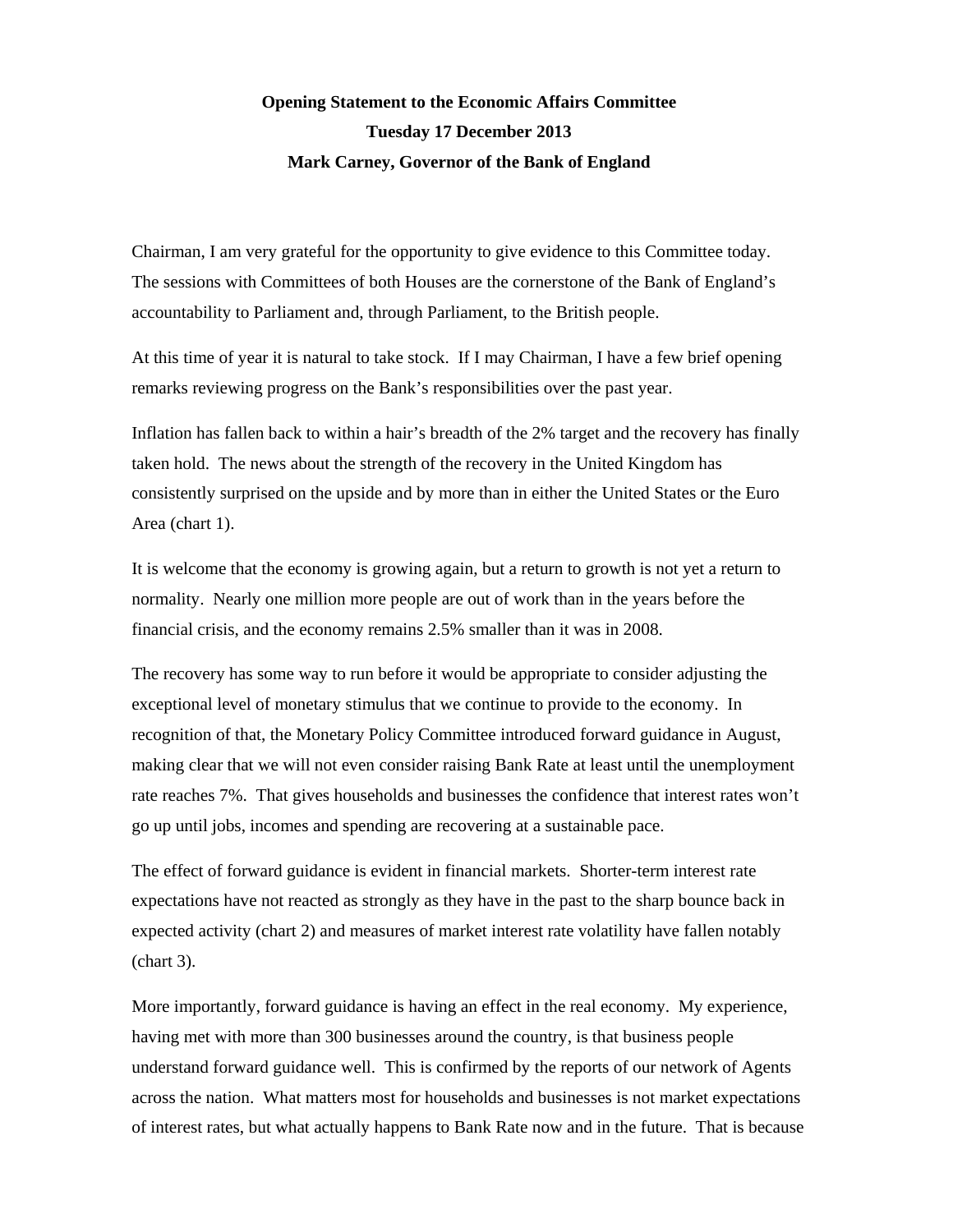the interest rates on 70% of mortgage loans to households and more than 50% of loans to businesses are linked to Bank Rate.

Our forward guidance framework builds in safeguards against the risks to inflation and financial stability that arise from an extended period of stimulus. In the event, inflation pressures are well contained at present, although we are monitoring inflation expectations closely. We are equally alive to the risk that extended stimulus could promote financial instability. With the adoption of forward guidance, we have made it clear that monetary policy is the last line of defence against such risks, with the Financial Policy Committee (FPC) taking the leading role.

In its most recent *Financial Stability Report* the FPC paid particular attention to the risks posed by the recovery in the UK housing market. These risks are manageable and are being managed. By acting in a graduated and proportionate way, we are reducing the likelihood that larger interventions will be needed later, and we are allowing the broader economy to continue to receive the stimulus it needs, for as long as its needs, to sustain the recovery.

Securing financial stability requires much more than a resilient housing market. The FPC and the PRA have acted to ensure that our major banks are adequately capitalised for expected future losses, a more conservative assessment of their asset risk weights, and future costs of redress for past misconduct. In total, UK banks' equity has increased by £140bn in the past 6 years and risk-weighted capital ratios have doubled.

The Bank remains at the forefront of the international effort to solve the problem of financial institutions that are too big to fail. Next year, the Financial Stability Board will be establishing standards on the amount, type and location of gone concern loss absorbing capacity that banks should hold to ensure they are resolvable in a crisis without taxpayer support. Alongside our international partners, the Bank is working to establish practical resolution plans for the major UK banks.

The Bank is also working towards creating more robust financial markets. An important part of that is catalysing more efficient and effective collateral management by backstopping private markets. Accordingly we have revised our sterling monetary framework to offer money and collateral for longer terms against a wider range of assets, to a wider range of participants, at more competitive costs.

The year has also seen the conclusion of the impressive work of the Parliamentary Commission on Banking Standards and the Banking Reform Bill, which benefitted from the wisdom of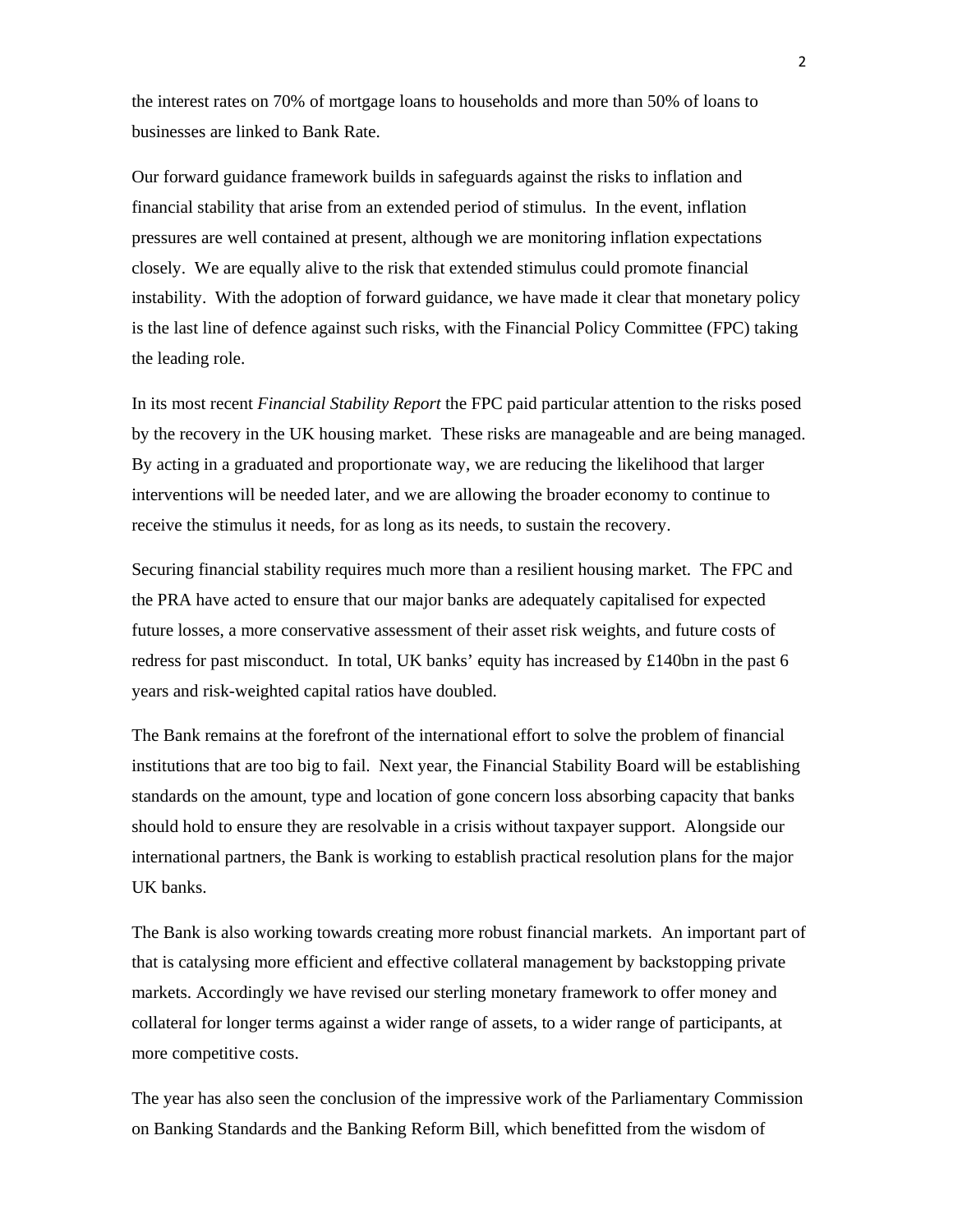many here. The Bank will now take forward implementation of many of the Bill's measures, including ring-fencing of retail banking activities and the new Senior Persons Regime. As these reforms are given life, they should accelerate the rehabilitation of the financial sector so that it once again merits trust and is focussed on serving the needs of the real economy.

Chairman, those are the headlines from a very busy year at the Bank. I appreciate that the Committee may want to examine some of these issues, and the challenges for the coming year, in more detail and I look forward to your questions.